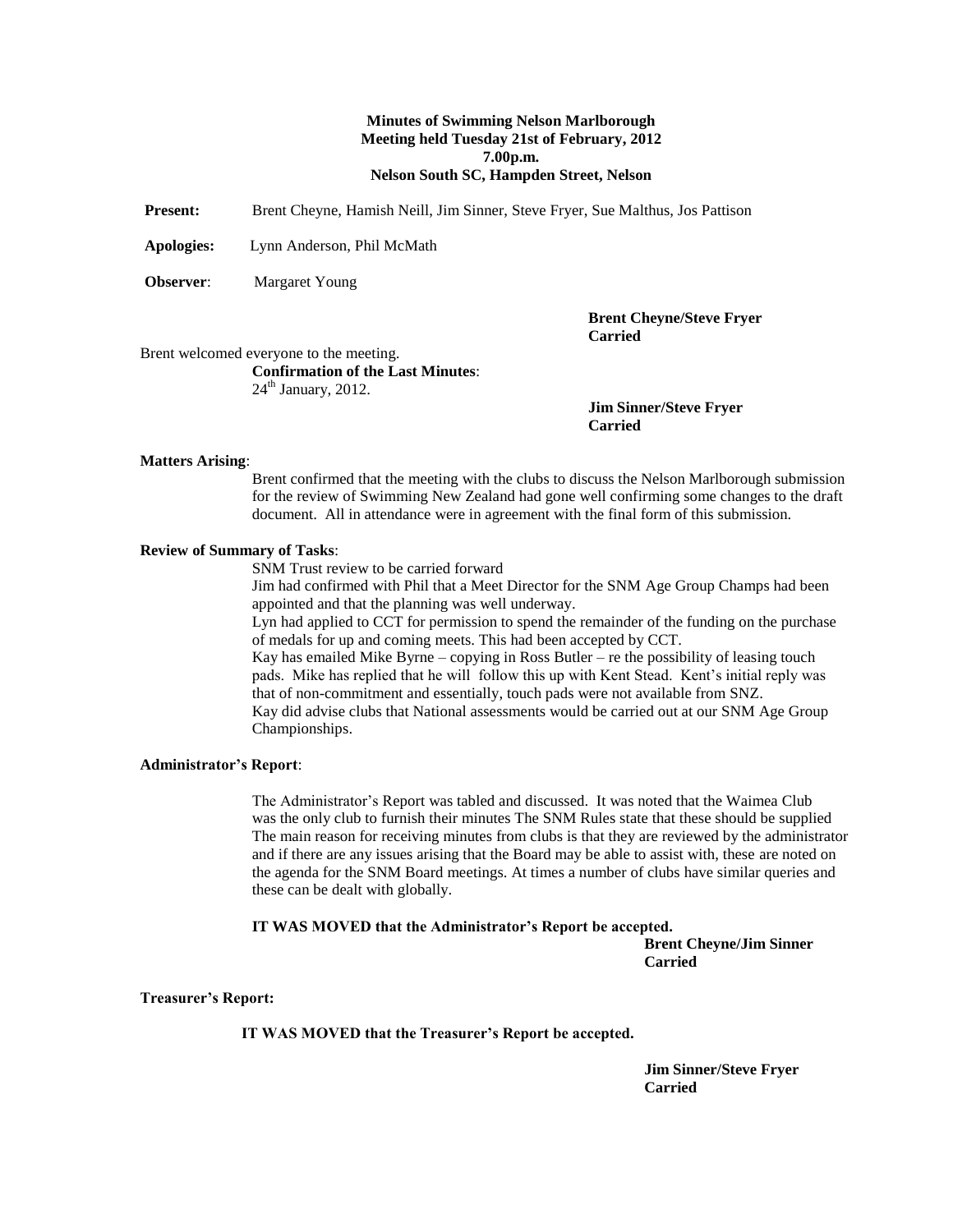# **Registrar's Report to Swimming Nelson Marlborough**

## **1. SNM Records**

The times listed on the attached page, swum at various meets, are faster than existing SNM records. Note these include one new Open record set in August last year. I have now figured out how to correctly identify Open records, so I hope to report these more promptly in future.

*I recommend* that the times listed in the attachment be confirmed as SNM records.

## **2. Software updates**

The license for our copy of Meet Manager expired on 17 February 2012, after Hy-tek granted us a 3-week extension in order to run the Age Groups meet in February. We are still waiting for the results of our grant application.

If the grant application is not successful, I recommend that we update the Board's license for another year and strongly encourage Blenheim and Nelson South to upgrade their licenses to MM4.0. We will then all be on the same version and will have the option next year of not renewing the SNM license.

I recommend that the Board discuss this matter.

### **3. SNM Age Group Champs 2012**

The Age Group Champs was hosted and run by Blenheim Swimming Club, and attracted about 95 entries including swimmers from Wharenui and Greymouth, and Josie Kydd from Ashburton. We had some hiccups with the semi-automatic timing gear but resolved these without major disruption and the meet went smoothly. SNZ Technical committee members complimented officials on the running of the meet. All trophies and awards were announced at the conclusion of the meet and reports were submitted to local papers by Linda Lloyd and Hamish Neill. The visiting swimmers added to the competitive environment, taking home a number of visitors' medals.

Issues and questions that arose at the meet-

- 1. **Times for lead-off legs of relays** I would like to be more organised next year and ensure that we capture on stop-watches the splits for the lead-off leg of all relays.
- 2. **100 IM** This event was a time trial again this year, but it remains a very popular event nonetheless, with 41 swimmers entered. I suggest this event could be made a formal part of the championships, meaning it would be scored and counted for age group and Marie Saul cups.
- 3. **Shirts for officials** The Board is asked to consider sponsoring appropriately designed shirts for SNM officials once they have achieved their certification. This would recognise their contribution to our sport and raise the image and profile of Swimming Nelson Marlborough.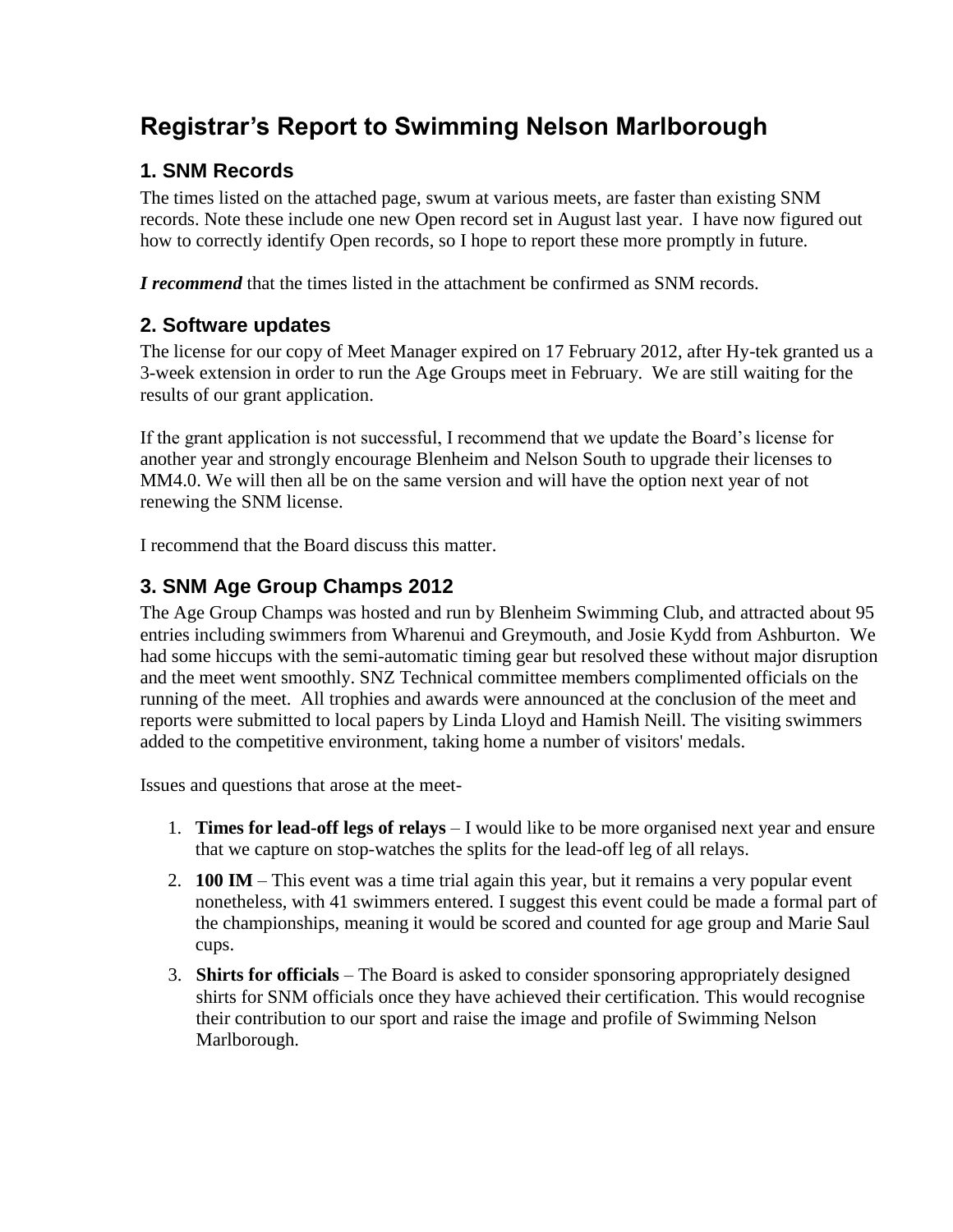### **SNM Records set since last report**



|                                                   |                                | LC/ |          | M/       |        |                    |                                |  |                     |  |                                                                  |
|---------------------------------------------------|--------------------------------|-----|----------|----------|--------|--------------------|--------------------------------|--|---------------------|--|------------------------------------------------------------------|
| Event                                             | SC                             |     | Age      | F        |        | New time           | Swimmer                        |  | Club                |  | Previous record holder                                           |
| <b>Wgtn LC Champs 2012</b>                        |                                |     |          |          |        | 20-Jan-12          |                                |  |                     |  |                                                                  |
| 50                                                | Free                           | LC  | 15       | F        |        | 28.03              | Skye Eden                      |  | Nelson South        |  | Amaka Gessler NAGs 2006                                          |
| 50                                                | Fly                            | LC  | 15       | F        |        | 29.80              | Skye Eden                      |  | Nelson South        |  | Amaka Gessler NAGs 2006                                          |
| 200                                               | <b>Back</b>                    | LC  | 16       | F        |        | 2:34.90            | Grace Woodall                  |  | Nelson South        |  | Hannah Saunders NAGs 2002                                        |
| 50                                                | Fly                            | LC  | 15       | M        |        | 27.57              | William Z. Borrell             |  | Nelson              |  | Chris York 1994                                                  |
| 50                                                | Fly                            | LC  | 16       | M        |        | 28.23              | Kaiori McGuinnety              |  | Nelson South        |  | Leighton Riley Canterbury A's 2004                               |
| 50                                                | Back                           | LC  | 17       | M        |        | 30.60              | Nick Kerry                     |  | Blenheim            |  | Brendon Ferguson NAGs 2008                                       |
| 50                                                | Fly                            | LC  | 17       | м        |        | 28.39              | Nick Kerry                     |  | <b>Blenheim</b>     |  | Darren Perano NAGs 2001                                          |
| 100                                               | Fly                            | LC  | 17       | м        |        | 1:02.16            | Nick Kerry                     |  | Blenheim            |  | Darren Perano NAGs 2001                                          |
| 200                                               | Fly                            | LC  | 17       | M        |        | 2:29.87            | Nick Kerry                     |  | Blenheim            |  | Darren Perano NAGs 2001                                          |
|                                                   |                                |     |          |          |        |                    |                                |  |                     |  |                                                                  |
| <b>SNM Time Trial</b>                             |                                |     |          |          |        | 26-Jan-12          |                                |  |                     |  |                                                                  |
| 200                                               | <b>Back</b>                    | SC  | 14       | F        |        | 2:30.58            | Sally M. McMath                |  | Blenheim            |  | Danielle Tribe SNM Winter meet 2009                              |
| <b>Short Course NAGs</b><br>6-Aug-11              |                                |     |          |          |        |                    |                                |  |                     |  |                                                                  |
|                                                   |                                |     |          |          |        |                    |                                |  |                     |  | Amaka Gessler at 2006 Wharenui                                   |
| 50                                                | Back                           | SC  |          | Open     | F      | 31.73              | Grace Woodall                  |  | <b>Nelson South</b> |  | Junior Olympics                                                  |
| <b>SNM Age Groups 2012</b><br>4-Feb-12; 11-Feb-12 |                                |     |          |          |        |                    |                                |  |                     |  |                                                                  |
| 800                                               | Free                           |     | SC       | 16       | F      | 09:42.9            | Grace Woodall                  |  | <b>Nelson South</b> |  | Standard                                                         |
| 1500                                              | Free                           |     | SC       | 15       | M      | 17:06.4            | <b>Fraser Neill</b>            |  | Nelson              |  | Standard                                                         |
| 800                                               | Free                           |     | SC       | 17       | М      | 9:26.53            | Kaiori McGuinnety              |  | Nelson South        |  | Standard                                                         |
|                                                   |                                |     |          |          |        |                    |                                |  |                     |  | Amaka Gessler at 2006 Jasi Xmas                                  |
| 100                                               | <b>Back</b>                    |     | SC       | 16       | F      | 1:07.56            | Grace Woodall                  |  | <b>Nelson South</b> |  | Cracker                                                          |
| 200                                               | Back                           |     | SC       | 16       | F      | 2:23.76            | Grace Woodall                  |  | Nelson South        |  | Grace Woodall at SNM C&T Jan 2012                                |
| 100                                               | <b>Back</b>                    |     | SC       | Open     | F      | 1:07.56            | Grace Woodall                  |  | <b>Nelson South</b> |  | Grace Woodall at Combined Clubs 2011                             |
| 200                                               | <b>Back</b>                    |     | SC       | Open     | F      | 2:23.76            | Grace Woodall                  |  | Nelson South        |  | Cher Black 1998                                                  |
| 50<br>50                                          | Back                           |     | SC<br>SC | 13<br>13 | F      | 0:32.33<br>0:35.26 | Samantha Trevurza<br>Sara Gane |  | Motueka<br>Blenheim |  | Ellie Rukuwai at NZ SC Champs 2011                               |
| 100                                               | <b>Breast</b><br><b>Breast</b> |     | SC       | 13       | F<br>F | 1:15.63            | Sara Gane                      |  | <b>Blenheim</b>     |  | Sara Gane at NZ SC Champs 2011<br>Sara Gane at NZ SC Champs 2011 |
| 400                                               | I.M.                           |     | SC       | 13       | F      | 5:24.73            | Sara Gane                      |  | Blenheim            |  | Ellie Rukuwai SNM Age Groups 2011                                |
| 200                                               | Back                           |     | SC       | 14       | F      | 2:33.75            | Sally M. McMath                |  | Blenheim            |  | Danielle Tribe SNM Winter Meet 2009                              |
| 200                                               | <b>Breast</b>                  |     | SC       | 14       | F      | 2:45.50            | Ellie Rukuwai                  |  | <b>Nelson South</b> |  | Kylie Hunter 2000                                                |
| 200                                               | I.M.                           |     | SC       | 14       | F      | 2:31.61            | Ellie Rukuwai                  |  | Nelson South        |  | Standard                                                         |
| 200                                               | <b>Back</b>                    |     | SC       | 15       | F      | 2:29.07            | Caitlin Abbott                 |  | Nelson South        |  | Grace Woodall Combined Clubs 2011                                |
| 400                                               | I.M.                           |     | SC       | 15       | M      | 4:51.66            | <b>Fraser Neill</b>            |  | Nelson              |  | Standard                                                         |
| 50                                                | Free                           |     | SC       | 17       | M      | 0:25.21            | Kaiori McGuinnety              |  | Nelson South        |  | Michael Kendrick 2004                                            |
| 100                                               | Back                           |     | SC       | 17       | м      | 1:04.07            | Nick Kerry                     |  | Blenheim            |  | Brendon Ferguson 2002                                            |
| 200                                               | Fly                            |     | SC       | 17       | м      | 2:23.61            | Nick Kerry                     |  | Blenheim            |  | Jonathon Page at Div II 2010                                     |
|                                                   | <b>NZ Juniors</b>              |     |          |          |        | 18-2-2012          |                                |  |                     |  |                                                                  |
|                                                   |                                |     |          |          |        |                    |                                |  |                     |  |                                                                  |

 Free LC 12 M 28.33 Sam McKenzie Nelson **IT WAS MOVED that the above records be accepted**.

Fergus Strickland 1998

**Jim Sinner/Steve Fryer Carried**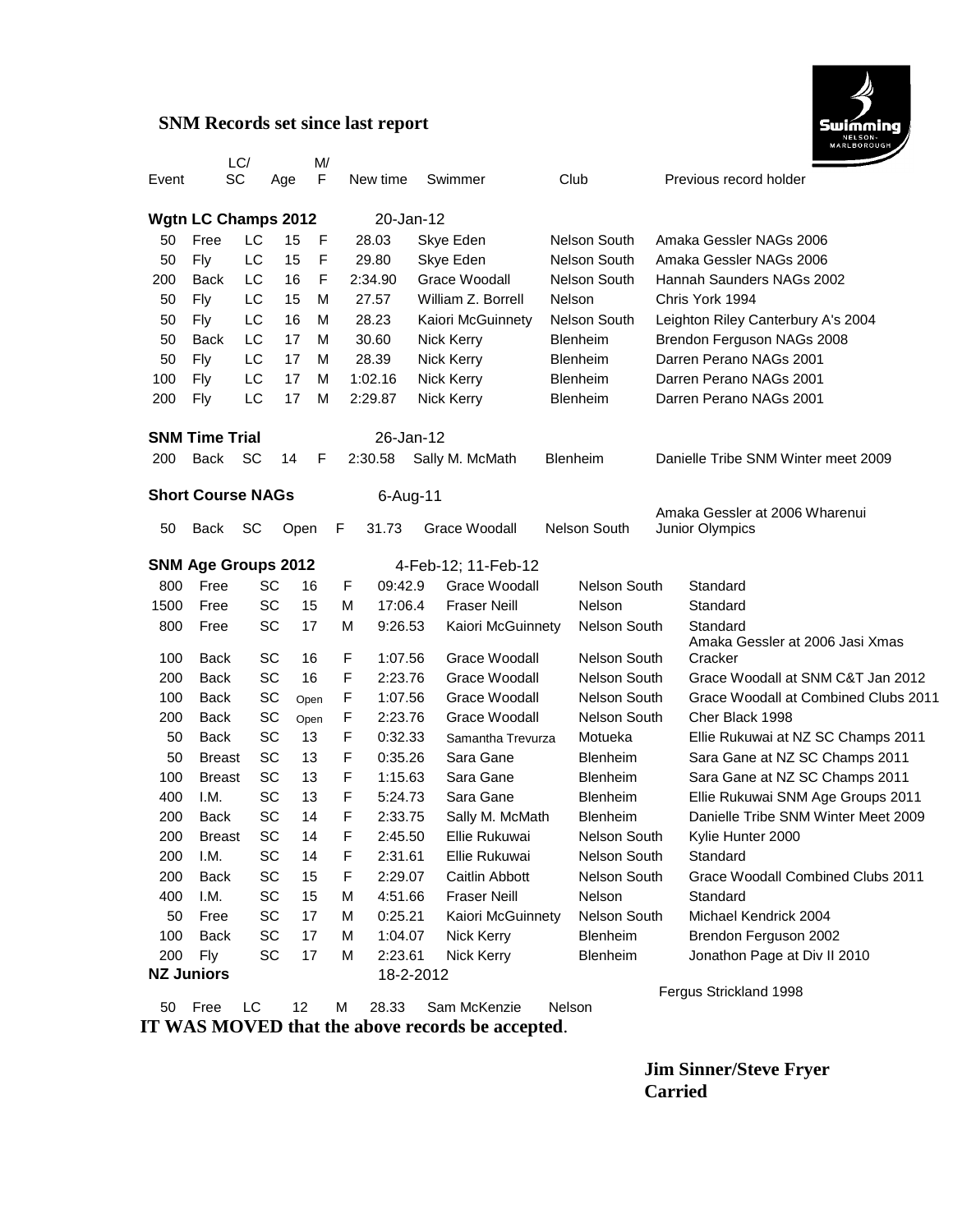The Board discussed the issue of software updates now that funding from the NZCT had been confirmed at \$2000.00. Jim has further negotiated the cost of the group update with HY-TEK and has managed to secure a price of \$2154.00 (final price dependant on exchange rate). The shortfall from funding is now approx. \$154.00. This will leave SNM and five clubs with Meet Manager 4.0 and two clubs will have Team Manager updated to Version 6.

Jim will download the total package and distribute the upgrades to the relevant clubs.

#### **IT WAS MOVED that the Board would cover the shortfall of approximately \$154.00 so that there was no cost to clubs.**

**Steve Fryer/Brent Cheyne Carried**

#### **IT WAS MOVED that the Registrar's Report be accepted.**

**Jim Sinner/Brent Cheyne Carried**

#### **Publicity/Communications Report**

Newspaper articles had been submitted for the SNM Country & Town; SNM Age Group Championships (Nelson and Blenheim), and NZ Junior Championships resulting in good coverage in the local media. The newspapers are very receptive to our reports.

#### **IT WAS MOVED that the Publicity/Communications Report be accepted.**

**Jim Sinner/Hamish Neill Carried**

#### **Funding Report:**

It was confirmed that \$2000.00 was received from NZCT for the upgrading of software and the remainder of the CCT funding was approved for the purchase of further medals.

#### **IT WAS MOVED that the Funding Report be accepted.**

**Sue Malthus/Jim Sinner Carried**

**Technical/Coaching: No report.**

#### **Events:**

**No report**. Margaret raised the issue that not all cups and trophies had been returned for the presentation and that some had required repair. She believed that all cups should have the word "Swimming" on them and that the Ton Boulton cup (missing for some time) should be replaced. There will be an article in the Nelson Weekly and the Waimea Weekly asking if anyone has seen this cup. It was agreed that the Board would discuss the replacement of the cup if the articles failed to elicit any response.

The Board discussed who the custodians of the cups should be. It was believed that the desired position would be that individuals hold the individual cups and either the region or winning clubs hold the club cups.

#### **General Business**:

#### **Review of SNZ**

Update. Brent, along with other members of the coalition regions, attended a meeting in Wellington with Chris Moller to discuss a letter that had been sent by the coalition to the Steering Group for the Review. Brent reported that the meeting went well with the content of the letter being discussed and the provision of background information into our region's submission. The Nelson Marlborough Submission was handed in at the meeting and also a submission from the Waimea Swimming Club which supported our regional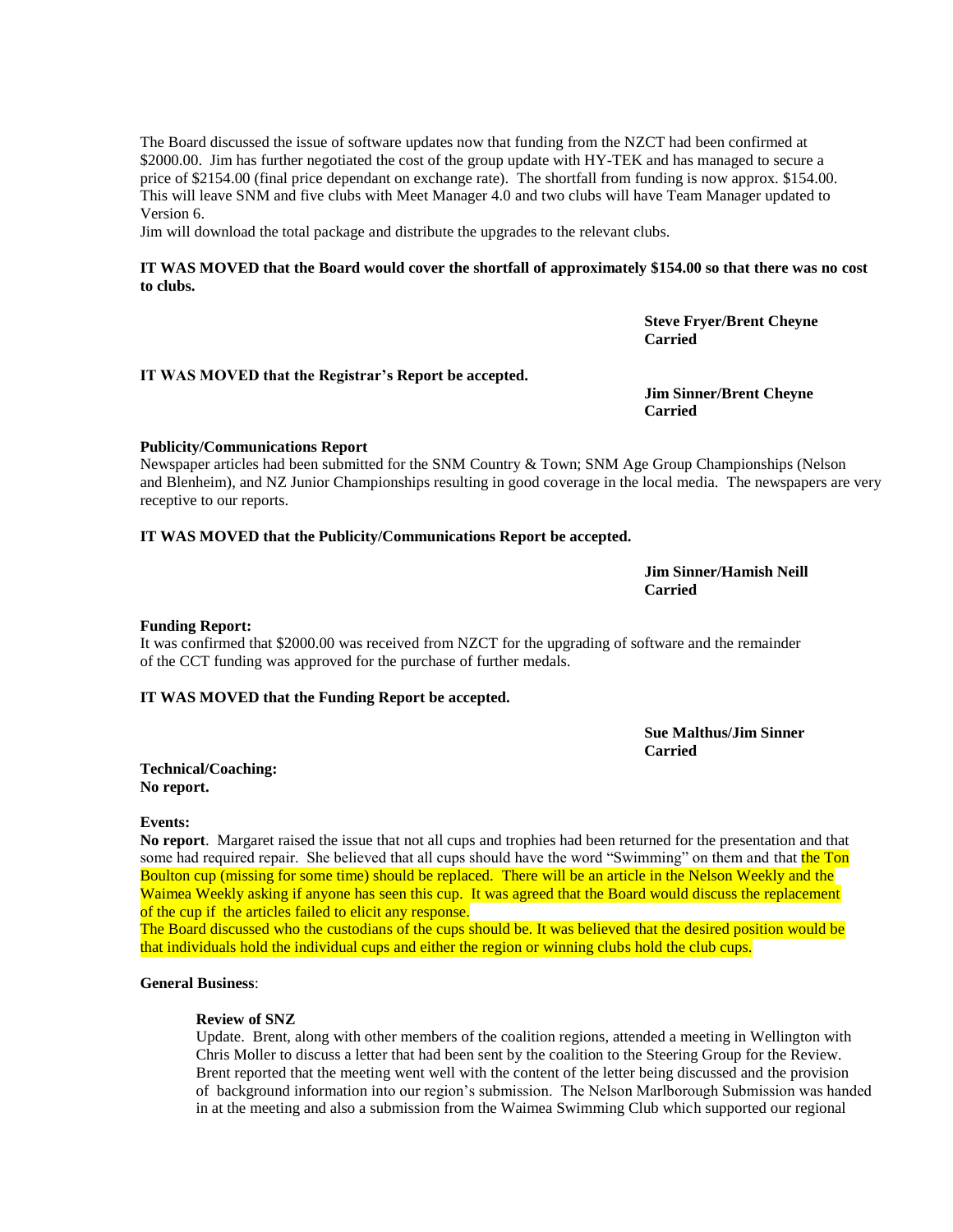submission. It appears that the Working Group is not going to hold separate meetings with regions and clubs, but formulate its recommendation based on the submissions made in the limited meetings they have had. It is anticipated that the Working Group will come back with recommendations in late March/early April.

#### **Review of recent swimming meets**:

The three recent meets held – SNM Time Trial, SNM C&T and SNM Age Groups - were discussed. Brent thanked Jim for the considerable time he had put into organising these and also thanked all the other volunteers who had contributed to the successful running of these events.

Steve raised the point that the SNM Age Groups had joint Meet Directors. The FINA, SNZ and SNM Rules state that one person shall be appointed Meet Director. The Board need to ensure that this role is undertaken by ONE person in future.

Jim raised a couple of points, the first being that he would try, in future, to organize the recording of the lead-off legs in relays by the stopwatch.

Jim also raised the fact that the 100IM had been run as a Time Trial at the last two Age Group Champs and asked if this could become a formal point-scoring event in the future.

This is not mentioned specifically in the Nelson Marlborough Constitution, so the Board was able to confirm that this would be included as an official event at next year's SNM Age Groups. Many of the trophies do list in the Rules which events are included. None of these will include the 100IM. Any changes to these would need to be carried out by Remit at the SNM AGM.

Hamish raised the point that some swimmers had had their 800m split times taken in the 1500m, but not all. Steve commented that this was done for those who had requested it.

After some discussion, it was agreed that in future the 800m split would be taken for all swimmers who were competing in the 1500m Freestyle event at the SNM Age Group Champs.

**Andrew McFarlane provided a Meet Director's Report** to the Board which highlighted the following points.

Andrew thanked Lorraine, Phil, Ivon and Jim for the hard work carried out in putting the SNM Age Groups meet together.

He also raised the question as to whether strapping of injuries should be allowed at a swimming meet. Steve commented that in the FINA Rules, it is only allowed to be FINA approved strapping.

The Board discussed this. It was agreed that we await SNZ's confirmation on this matter.

Once confirmation has been received, all clubs will be notified of strapping rules.

Andrew commented in his report that both Jo and Leslie from the SNZ Technical Committee will submit any suggestions for improvements in running meets in due course.

The following national qualifications were passed at the SNM Age Groups:

| <b>Andrew McFarlane</b> | <b>National Referee</b> |
|-------------------------|-------------------------|
| Ivon Clemett            | <b>National Referee</b> |
| Fletcher Kydd           | National IOT            |
| Phil McMath             | <b>National Starter</b> |
| Sarah Woodhouse         | National IOT            |
| Alex Lloyd              | National IOT            |

The Board congratulates the above people on their success and their outstanding commitment to our sport. Andrew asked if he needed to notify the Board of each and every national meet he would be officiating at as a Referee. The answer is no.

Andrew also suggested that the Board seek funding for the design and making of shirts for our Technical Officials. The colour for these shirts was discussed. It was agreed that our Swimming Nelson Marlborough colours should be used along with our official logo. Steve recommended the SNM Logo without the square around it. Sue has volunteered to obtain quotes for fifty officials' shirts and apply for funding. It was agreed that Sue should also obtain a quote for fifteen shirts for regional managers and include these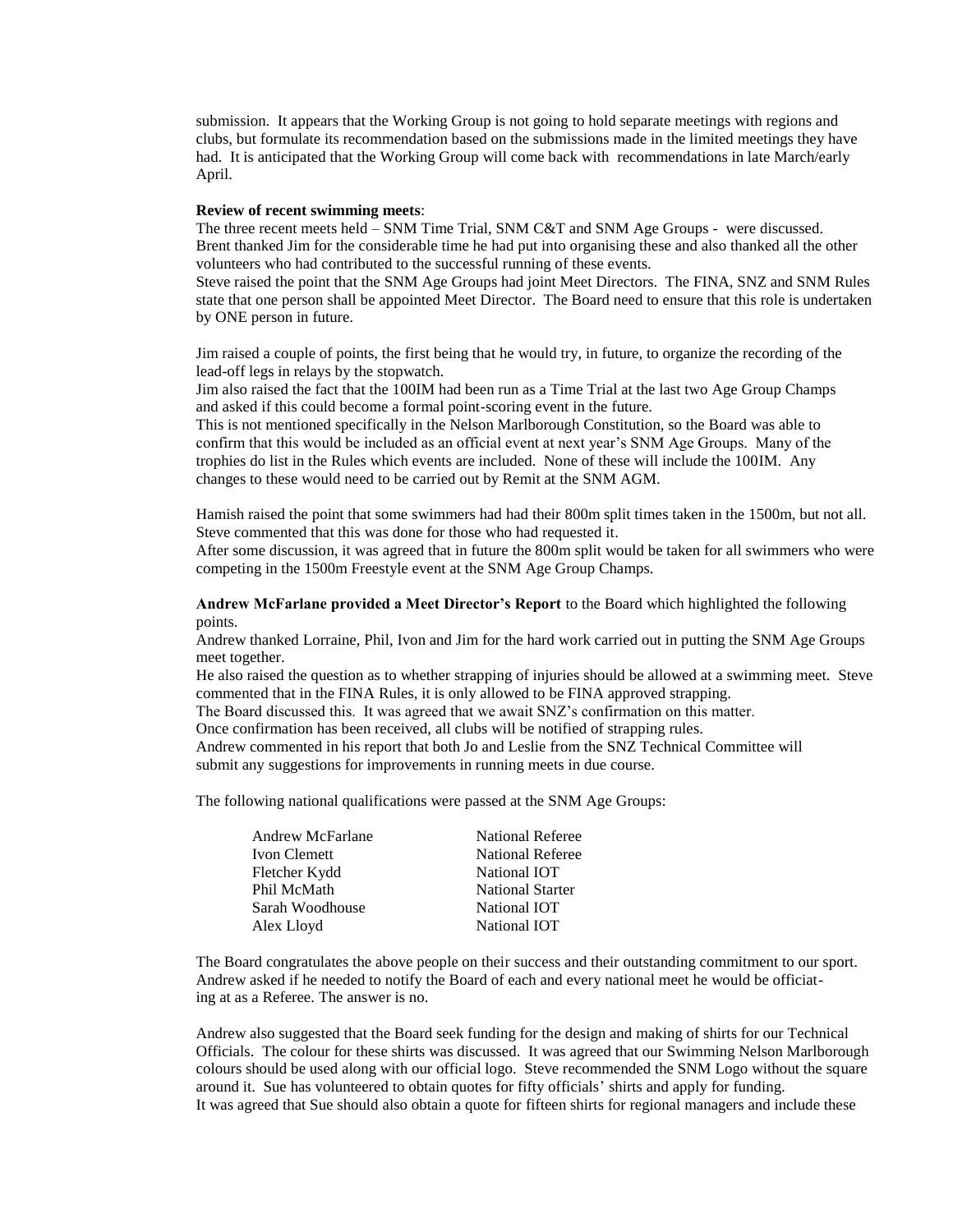in the funding application. It was agreed that the shirts would have the logo on the front with the word "Official" or "Manager" underneath.

There was also some discussion as to whether we should be supplying whistles and lanyards to officials. After discussion, it was decided that these were personal items that would best be obtained by the individual.

Jos made the comment that the Nelson Marlborough region is doing a very good job in getting new officials registered. Leslie and Jo had commented to Steve that our region was currently one of the most proactive at this in the country.

#### **Committee for Pool Arrangement**:

Hamish reported back to the Board on recent developments in this area.

There had been a meeting yesterday with Vaughan Pope, the current Manager of the ASB Aquatic Centre, Hamish, and Nigel and Kirsty Rukuwai representing the clubs.

This meeting discussed a "wish list" for lane space at ASB after all possible options for the same had been booked at the Riverside Pool in Nelson. The ASB space would be to fill gaps and accommodate the Waimea Club. Confirmation could not be given by ASB at this meeting. They did comment that they would be flexible if the Academy was not utilizing all of their pool space allocation. Hamish is expecting a response on what will be offered next week.

Brent asked if the Motueka Club had been included in these discussions. Hamish commented that they would be looking to do their morning sessions and may have two swimmers who would join the evening sessions run by other clubs.

Riverside are also looking to add in an additional lane which may free up more space, simply by changing the placement of lane ropes.

Costs have not been finalized at this point in time, however, ASB are likely to charge similar fees to last year.

#### **Timing Gear Update**:

Nothing further had been received from Kent Stead regarding the availability of timing gear and touch pads for hire.

#### **Proposed Changes to SNZ Regulations**:

The proposed changes were discussed, the main regulation change being to the New Zealand Short Course Championships. Kent Stead had also put up for discussion a possible change as to how meets could be ratified for qualifying times to count.

SNM was signatory to a letter sent to Ross Butler stating that we did not believe SNZ should make these changes during the course of the review into SNZ. The Board still agrees with this position, but discussed the detail of the proposed changes in order to comment on these in our submission. The Board agreed unanimously that it was not in the interest of our region for any of these changes to occur. Brent is to complete the submission to Kent Stead on behalf of the Board.

**The meeting closed at 9.15p.m. Next meeting Tuesday 13th March, 2012, Hampden Street, 7.00p.m.**